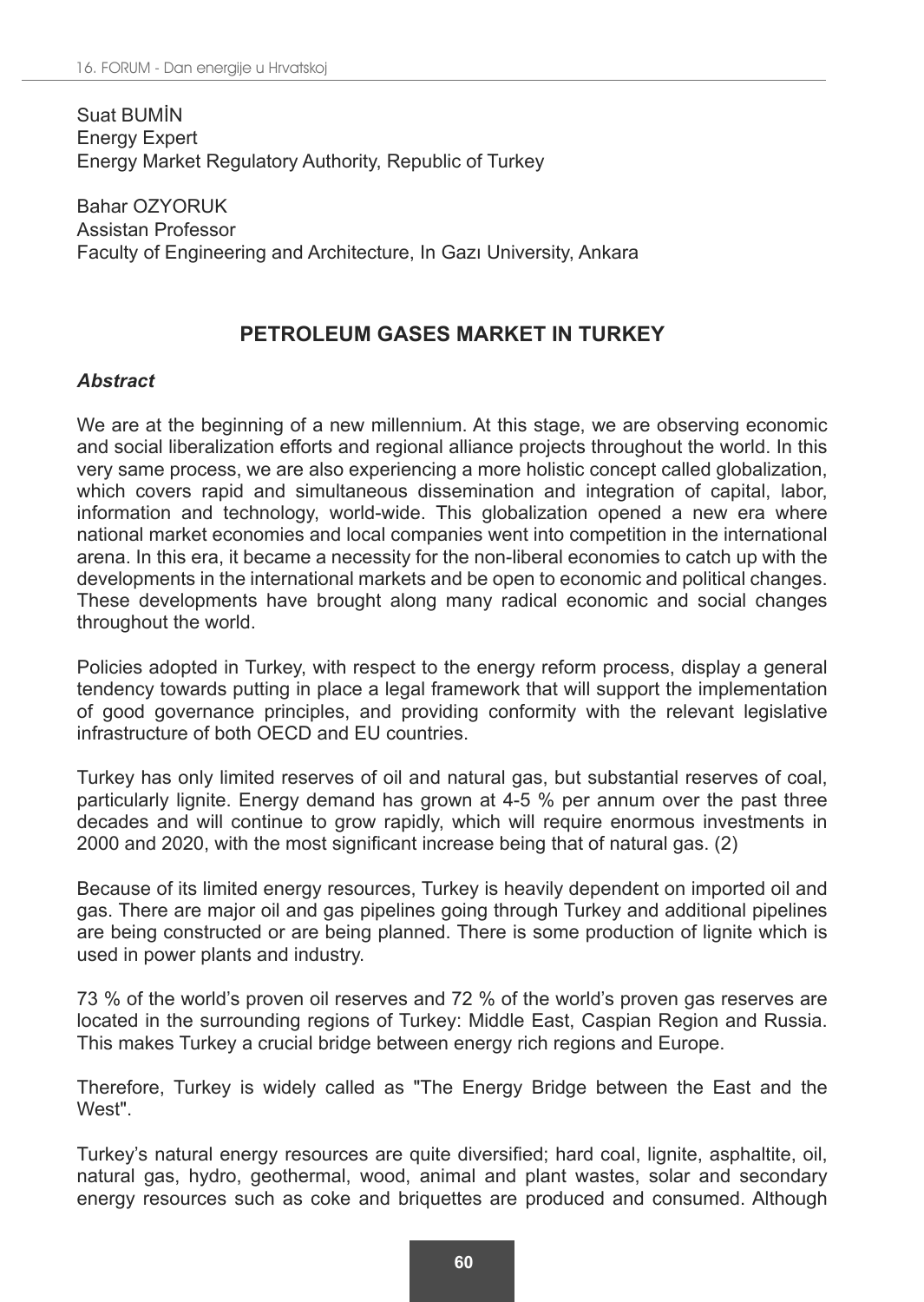Turkey's oil and natural gas reserves are limited, coal reserves are quite abundant.

Energy forecasts show that primary energy demand would be 117 million TOE in 2005 and 156 million TOE in 2010.

Turkey has a large LPG (Liquefied Petroleum Gas) consumption, which ranks third in Europe and within the top ten in the world. Turkey's LPG market structure depends largely on imports. At the end of 2005, the LPG consumption was around 3.7 billion tonnes and about 80 % of this, which amounts to 2.8 billion tonnes, has been provided through imports. (2)

# **PREGLED TRŽIŠTA UKAPLJENOG NAFTNOG PLINA U TURSKOJ**

### *Sažetak*

Na pragu smo novog milenija. U ovom trenutku prisustvujemo pokušajima ekonomske i društvene liberalizacije i stvaranja regionalnih saveza širom svijeta. Istovremeno, vidimo i ostvarenje jednog više holističkog koncepta pod nazivom globalizacije, koji donosi brzo i paralelno širenje i integriranje kapitala, rada, informacija i tehnologija širom svijeta. Globalizacija je otvorila novo doba u kojoj nacionalne tržišne ekonomije i lokalne kompanije ulaze u konkurenciju na međunarodnom tržištu. Stoga je za neliberalne ekonomije postalo nužno uhvatiti korak s onim što se događa na međunarodnim tržištima i otvoriti se ekonomskim i političkim promjenama, što je rezultiralo mnogim ekonomskim i društvenim promjenama u cijelom svijetu.

Politike koje su prihvaćene u Turskoj u pogledu procesa energetskih reformi ukazuju na opću tendenciju ka postavljanju zakonodavnog okvira za provedbu načela dobrog upravljanja i postizanju usklađenosti s odgovarajućom zakonodavnom infrastrukturom u zemljama OECD-a i Europske unije.

Turska ima ograničene resurse nafte i prirodnog plina, ali raspolaže značajnim rezervama ugljena, osobito lignita. Potrošnja energije u protekla tri desetljeća raste po godišnjoj stopi od 4-5 posto, a nastavlja i dalje ubrzano rasti što će zahtijevati ogromna ulaganja u periodu od 2000. do 2020. godine, s najvećim rastom u području prirodnog plina. (2)

Zbog ograničenih energetskih resursa, Turska je veoma ovisna o uvozu nafte i plina. Kroz Tursku prolaze važni naftovodni i plinovodni pravci a novi se pravci planiraju ili grade. Postoji i određena proizvodnja lignita za proizvodnju električne energije i industrijsku potrošnju.

U turskom regionalnom okruženju nalazi se 73 posto dokazanih svjetskih rezervi nafte i 72 posto rezervi plina, na Srednjem Istoku, u Kaspijskoj regiji i Rusiji. To Tursku čini ključnom vezom između energijom bogatih regija i Europe.

Stoga je Turska nazvana ″Energetskim mostom između Istoka i Zapada″.

Turski prirodni energetski resursi su prilično diversificirani: kameni ugljen, lignit, asfaltit, nafta, prirodni plin, hidroenergija, geotermalna energija, drvo, životinjski i biljni otpad,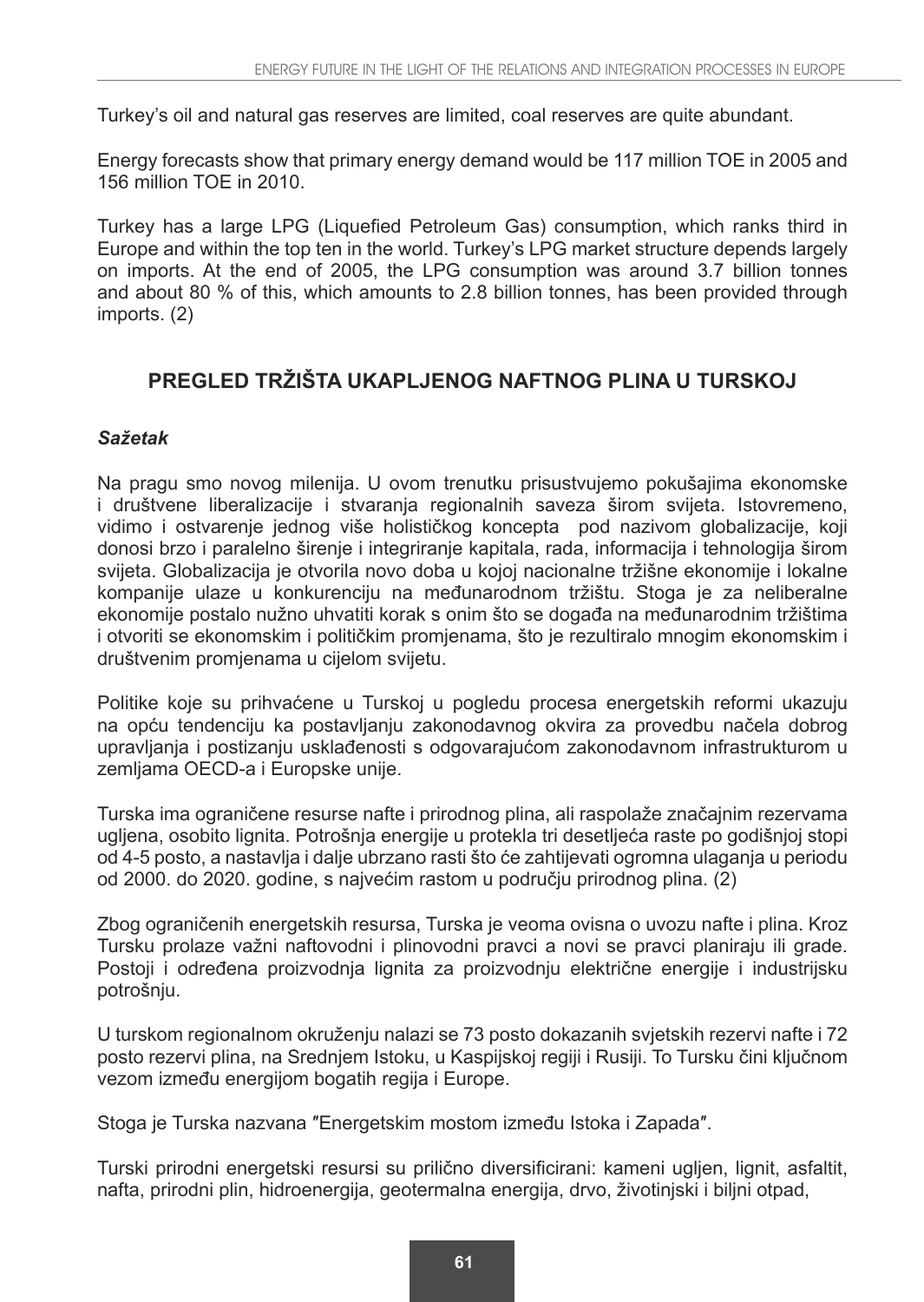solarni sekundarni energetski izvori kao što su koks i briketi. Iako su turski izvori nafte i prirodnog plina ograničeni, rezerve ugljena su značajne.

Energetske prognoze pokazuju da će potrošnja primarne energije u 2005. godini od 117 milijuna tona ekvivalentne nafte biti 156 milijuna tona u 2010. godini

Turska ima veliku potrošnju ukapljenog naftnog plina, po kojoj zauzima treće mjesto u Europi i među prvih je deset potrošača u svijetu. Tržište UNP-a u Turskoj uvelike ovisi o uvozu. Krajem 2005. godine potrošnja UNP-a je iznosila 3,7 milijarde tona od čega je oko 80 posto, ili 2,8 milijarde tona bilo je pokriveno uvozom. (2)

## *1. IN TURKEY - GENERAL INFORMATION*

The Republic of Turkey has population of 72 million. All of Turkey's area in Asia except for about 5% in the far northwest that is separated from the rest of the country by the Dardanelles and Bosphorus straits, and the Sea of Marmara. Turkey is bordered by Bulgaria, the Black Sea, and Georgia to the north, Armenia and Iran to the east, Iraq, Syria, and the Mediterranean Sea to the south, and Greece and the Aegean Sea to the west. (1)

| 28*                                   | 367<br>32"                                           |                                          |                                   |
|---------------------------------------|------------------------------------------------------|------------------------------------------|-----------------------------------|
| <b>BULGARIA</b>                       | $BLACK$ SEA                                          |                                          |                                   |
|                                       |                                                      |                                          |                                   |
|                                       | Sinop                                                |                                          | <b>GEORGIA</b>                    |
| Edirne                                |                                                      | Batumi.                                  | <b>TBILISI</b>                    |
| stanbul                               | Zonguldak                                            | Samsun<br>$\bullet$ Trabzon              | ARME                              |
| Marmara-<br><b>kmit</b><br>40°        | Corum.                                               | $\delta$ oğukaradeniz $\mathbb{M}^{S^2}$ | YEREVAN                           |
| · Bursa<br>. TROY (ILIUM)             |                                                      |                                          |                                   |
| Eskisehir*                            | <b>ANKARA</b>                                        | <b>Sivas</b>                             | Erzurum + Mt. Ararat A<br>5,165 m |
| Lésvos<br>n a t                       | URKE                                                 | Euphrates                                |                                   |
| ·Izmir<br><b>Usak</b>                 | Tuz                                                  | $M$ ts.                                  | .Van IRAN<br>Van.                 |
| O                                     | Kayseri <sup>®</sup><br>Lake                         | Malatya                                  | Güneydogu Torostor                |
| Aydın<br>· Isparta                    | $\cdot$ Konya $\sigma$ u <sup>r/u</sup> <sup>5</sup> | Diyarbakır <sup>a</sup>                  |                                   |
|                                       |                                                      | Adana Gaziantep Urfa                     |                                   |
| _ Antalya<br><b>CREECE</b>            | Mersin <sup>2</sup>                                  | ·Iskenderun                              |                                   |
| $36^{\circ}$<br>Gulf                  | Uçell<br>Antakya <sup>®</sup> r                      | Aleppo                                   | Mosul                             |
| Rhodes<br>Antalya <sup>1</sup>        | (Antioch)                                            |                                          |                                   |
| Crete                                 | Nicosia.                                             | <b>Partos</b><br>SYRIA                   |                                   |
| MEDITERRANEAN<br>$CIPRUS \rightarrow$ |                                                      |                                          | IRAQ                              |
| <b>SEA</b>                            |                                                      |                                          |                                   |
|                                       | LEBANON                                              |                                          |                                   |

#### Figure 1.

Source: State Institute of Statistics of Turkey (1)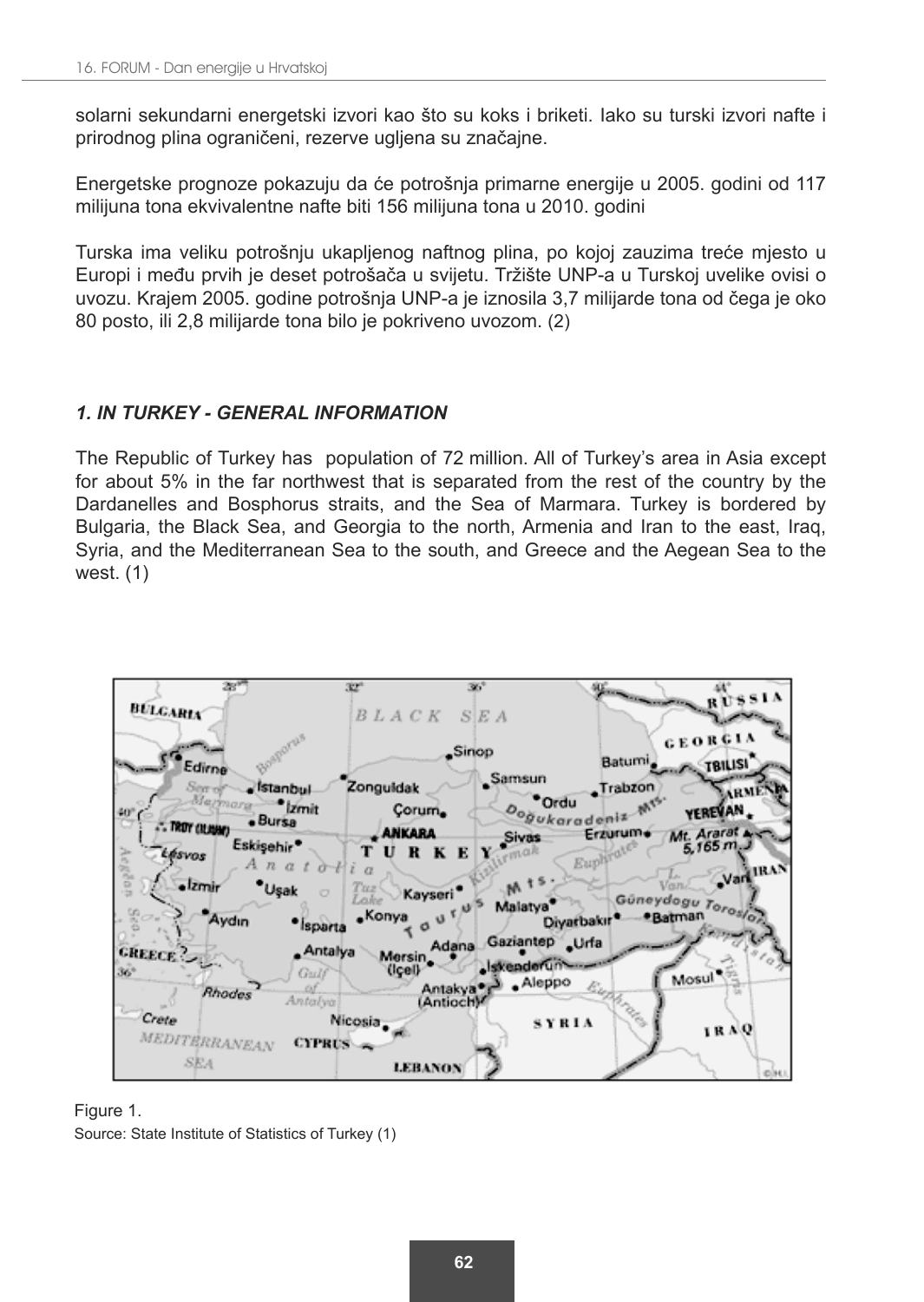Turkey has only limited reserves of oil and natural gas, but substantial reserves of coal, particularly lignite. Energy demand has grown at 4-5 % per annum over the past three decades and will continue to grow rapidly, which will require enormous investments in 2000 and 2020, with the most significant increase being that of natural gas.

Because of its limited energy resources, Turkey is heavily dependent on imported oil and gas. There are major oil and gas pipelines going through Turkey and additional pipelines are being constructed or are being planned. There is some production of lignite which is used in power plants and industry.

73 % of the world's proven oil reserves and 72 % of the world's proven gas reserves are located in the surrounding regions of Turkey: Middle East, Caspian Region and Russia. This makes Turkey a crucial bridge between energy rich regions and Europe.

Therefore, Turkey is widely called as "The Energy Bridge between the East and the West"

As pointed out in the geopolitical part, Turkey will have a major role to play in the security of energy supply of the enlarged EU and is expected to develop further as a major oil and gas transit country. Accession of Turkey would extend the EU to the borders of the world' s most energy -rich regions in the Middle East and the Caspian Basin. In particularly, a gas interconnector has been constructed in 2005 and Turkey is supporting the planned "Nabucco" gas pipeline project (Turkey-Bulgaria- Romania- Hungary- Austria) for which the Caspian Basin, including Iran, could also be a supplier. It is also collaborating with the Mashreq countries in the project to bring natural gas from Egypt and eventually Iraq and Iran to the EU. This should help to secure access to these resources and their safe transportation into the EU single market. Implementing investments on gas infrastructures identified in the trans-European Energy Networks Guidelines is of paramount importance for the diversification of gas routes to the European Union. Oil pipelines crossing Turkey will contribute to reduce environmental risks of shipping on the Mediterranean Sea and in the Strait of Bosphorus.

Turkey's strategic position and its role as key country for energy transit would necessitate a correct implementation of internal market acquis on gas and electricity. Turkey's participation in the Regional Energy Market for South-East Europe (REMSEE), covering also Western Balkans, Romania and Bulgaria, should ensure that its legislation will be in line with the relevant acquis well in advance of its accession. The aim is to achieve an operational regional wholesale market by the end 2007. This should bring Turkey very close to EU standards for gas and electricity. (4)

Turkey's natural energy resources are quite diversified; hard coal, lignite, asphaltite, oil, natural gas, hydro, geothermal, wood, animal and plant wastes, solar and secondary energy resources such as coke and briquettes are produced and consumed. Although Turkey's oil and natural gas reserves are limited, coal reserves are quite abundant. (2)

Energy forecasts show that primary energy demand would be 117 million TOE in 2005 and 156 million TOE in 2010.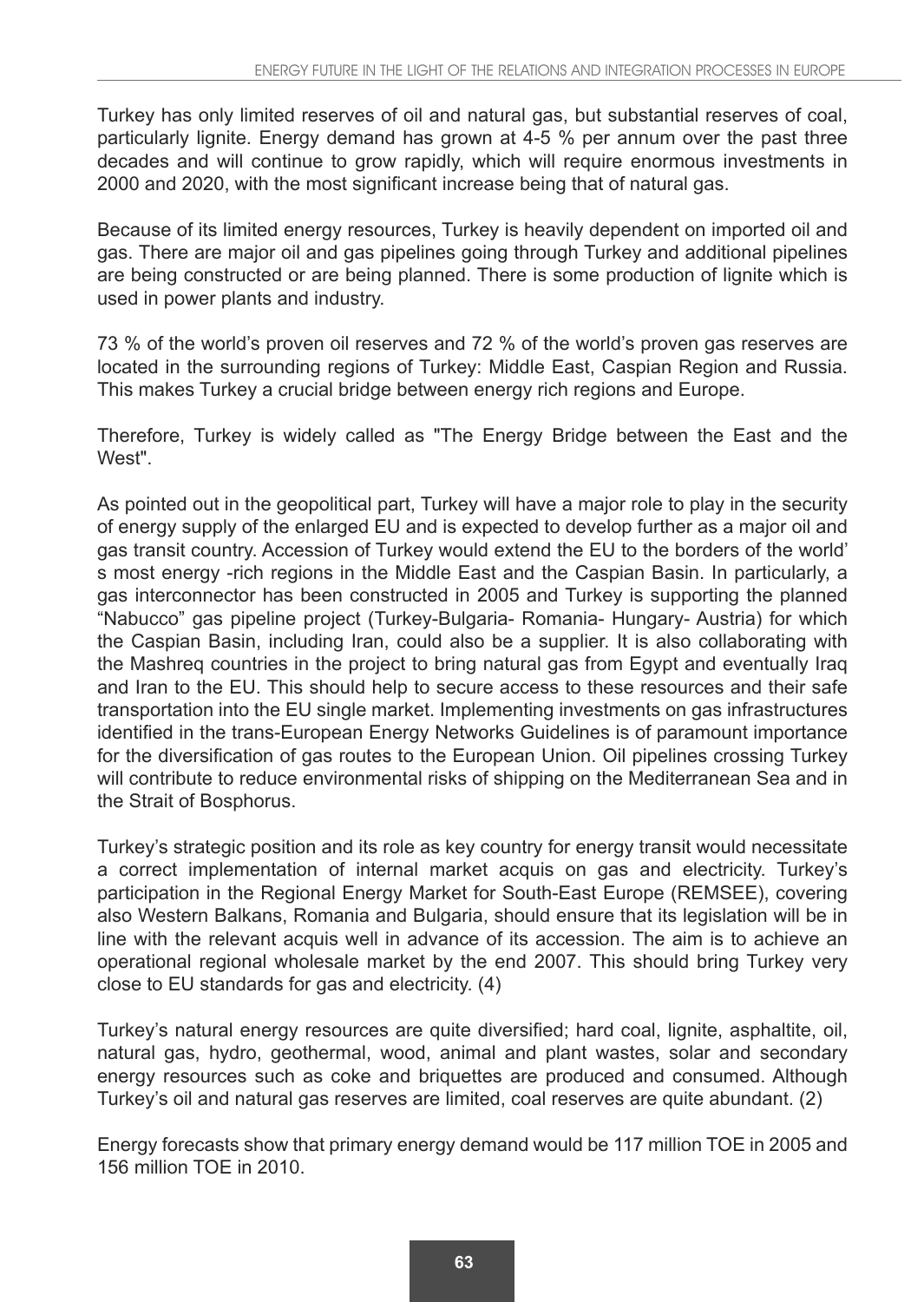Oil has the biggest share (39%) in total primary energy consumption, while natural gas has a share of 21%. Due to the diversification efforts of energy resources, use of natural gas that has been introduced into Turkish economy recently, has been growing rapidly.

Turkey's natural gas consumption is expected to grow rapidly, quadrupling within the next 20 years, with 1,400 bcf consumption projected for the year 2020.

The largest share of Turkey's imported natural gas comes from Russia, much of it via the newly-completed Blue Stream Pipeline, which provides Turkey with 14.1 trillion cubic feet (Tcf) of gas over the life of a 25-year agreement that began in 2002.

Turkey has about 1% of the total world hydroelectric potential. There are many rivers in Turkey and five separate watersheds.

Turkey has a considerable potential for electricity generation from wind. A study carried out in 2002 concluded that Turkey has a theoretical wind energy potential of nearly 90,000 MWe and an economical wind energy potential of about 10,000 MWe. The most promising region is in northwest Turkey, including the area around the Sea of Marmara. (3)

As of early 2004, Turkey had electric power generating capacity of around 32,000 megawatts (MW), and was building 13,000 MW more. With a young and growing population, low per capita electricity consumption, rapid urbanization and generally strong economic growth.

In February 2001, Turkey passed the long-anticipated Electricity Market Law, which paves the way for a free market in power generation and distribution in the country. Turkish power market, set tariffs, issue licenses, and prevents uncompetitive practices. (3)

Privatization of generation assets is envisaged to start in 2007. The goal entails a further market – opening plan as follows; current market opening of 29 % (eligible customers being those consuming more than 7.7 GWh per annum) will gradually be increased until the end of 2011.

The new laws about energy, set the stage for a new organization, the Energy Market Regulation Agency (EMRA), that oversees the power, natural gas markets, oil markets and liquified petroleum gases market, including setting tariffs, issuing licenses, and assuring competition.

Turkey, as a member of the International Energy Agency (IEA), regularly notifies the IEA Secretariat about its petroleum stocks, and complies with the requirement of maintaining 90 days of petroleum stocks in accordance with IEA commitments and the relevant EU legislation.

Turkey has a large LPG (Liquefied Petroleum Gas) consumption, which ranks third in Europe and within the top ten in the world. Turkey's LPG market structure depends largely on imports. At the end of 2005, the LPG consumption was around 3.7 million tonnes and about 80 % of this, which amounts to 2.8 billion tonnes, has been provided through imports.

Therefore, regulation in the sector is inevitable.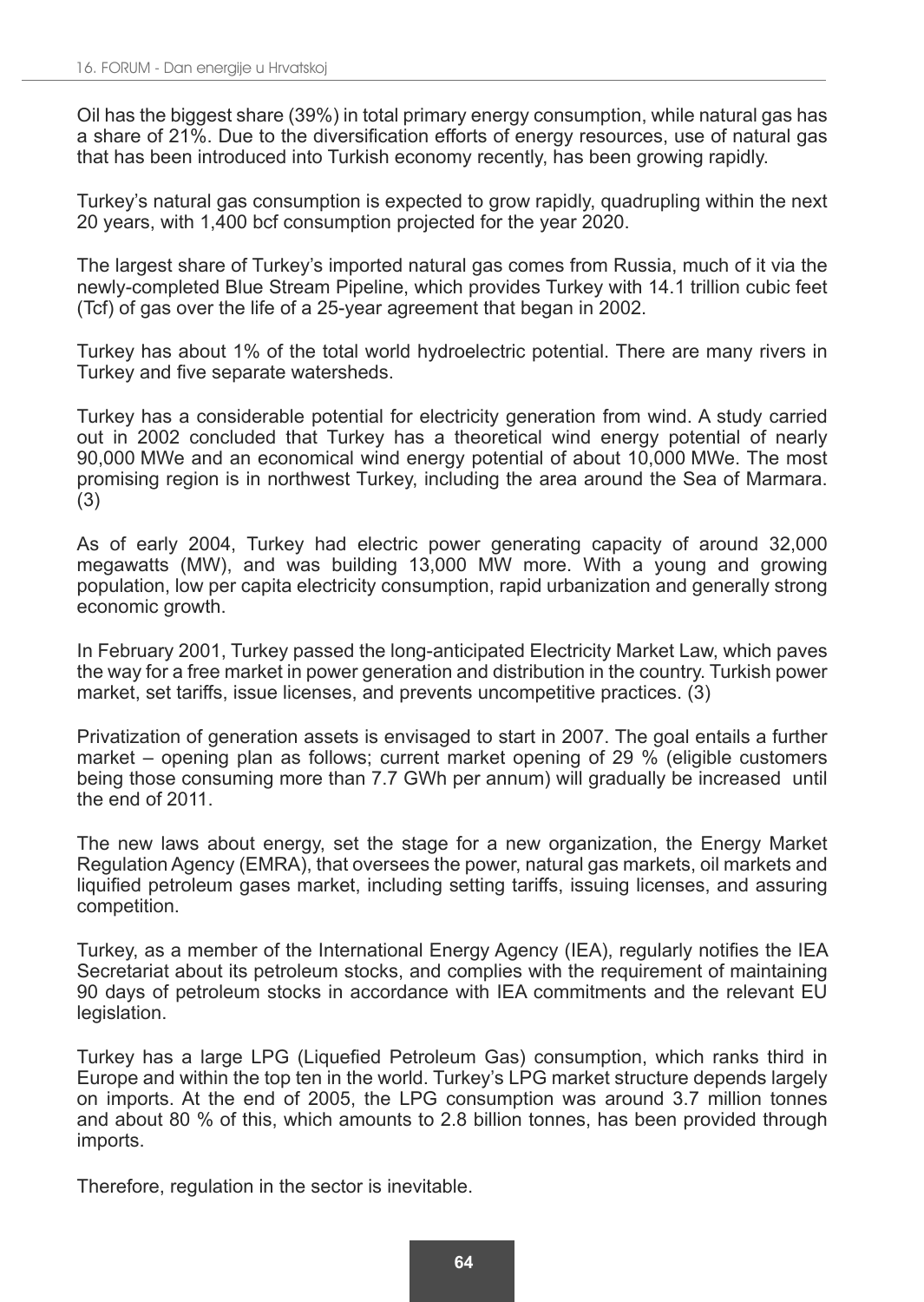With the enactment of LPG Law No. 5307 in 2005 (published in the Official Gazette No.25754, dated 13.3.2005), LPG market activities have been put under the regulation of EMRA. According to the requirements of the law, the infrastructure of the five specialized customs have been completed, where the employees of the Under Secretariat of Customs who are trained by EMRA, are in charge of inspecting and analysing the suitability of the LPG imported at these customs, for ensuring that the requirements of LPG standards and technical regulations are met. These specialized customs have started to work as of 1.7. 2005. Technical standards related with imported LPG had been already determined by EMRA. Implementing Regulations regarding LPG Market are as follows: LPG Market Licence Regulation (Official Gazette dated 16.09.2005 no. 25938), LPG Market Authorized Manager Regulation (Official Gazette dated 07.01.2006 no. 26046), LPG Market Training Regulation (Official Gazette dated 25.03.2006 no. 26119), LPG Market Audit and Surveillance Regulation (Official Gazette dated 10.05.2006 no. 26164).

Regarding oil, the construction of the Baku-Tbilisi-Ceyhan Pipeline has already been completed. As a result of tremendous efforts exerted to complete the pipeline, first oil reached to Ceyhan Marine Terminal (CMT) as of 28 May 2006 and the line was commercially commissioned by realizing the first tanker lifting on 4 June 2006. Moreover, BTC is ready to provide its transport infrastructure for the delivery of the Kazakh oil to world markets. The negotiations between Azerbaijan and Kazakhstan are concluded with an agreement signed by the parties on 17 June 2006.

BTC Line will be one of the strongest strategic lines between east and west so as to increase security of supply as well as reduce the burden of hazardous materials carried through the Turkish Straits.

Due regard is assigned to the protection of infrastructures of such an important project for ensuring the security of supply. In this context, Turkey, Azerbaijan and Georgia together with the pipeline company shareholders have been cooperating for security of the pipeline.

Furthermore, Turkish Government issued a Decision on 18 May 2006 authorizing a private sector company for 6 months period to study on a pipeline project, which is planned to be constructed on the North South axis of Turkey, between Samsun to Ceyhan via Kırıkkale, in order to provide easier and less risky traffic in the Turkish Straits and the Aegean Sea.

The construction of a Turkey-Greece gas interconnector which is envisaged to be extended to Italy has started in July 2005 and initial delivery is due to be provided in late 2006. In addition, Turkey is among the initiators and a partner of the "Nabucco" Gas Pipeline Project (Turkey–Bulgaria-Romania-Hungary-Austria) and currently the partners are studying to start the Basic and Detailed Engineering Phases. Moreover, Turkey is collaborating with the Mashreq countries in the Arab Gas Pipeline Project to bring natural gas from Egypt, Syria and eventually, when conditions permit, from Iraq to the EU region. A memorandum of understanding is signed between Egypt and Turkey on 15 February 2006.

The South Caucasus Natural Gas Pipeline (SCP) in parallel with BTC will carry the first non-Russian gas from the region to Europe. SCP represents the opening of the fourth natural gas artery for continental Europe and beyond. Studies on the Baku-Tbilisi-Erzurum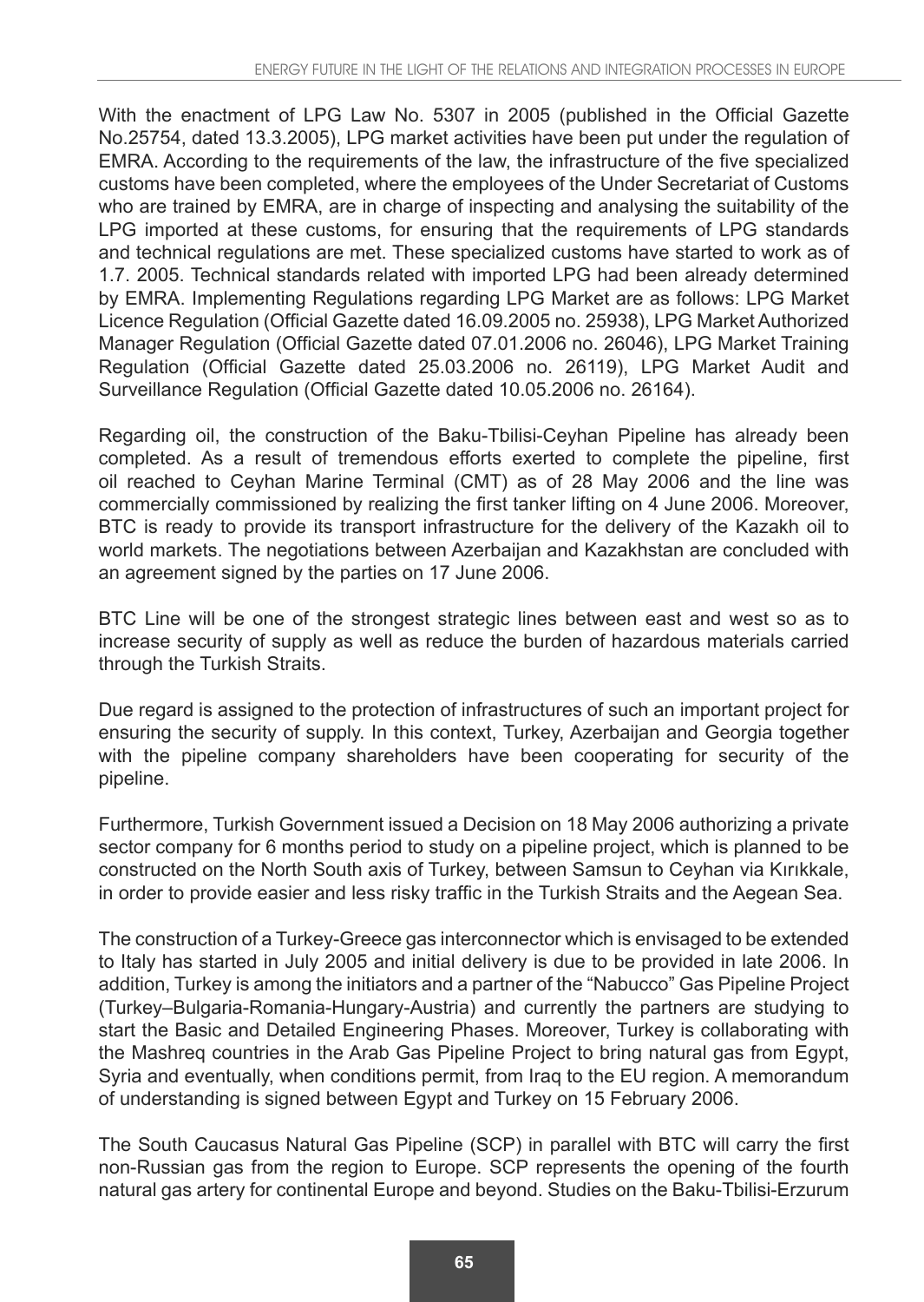BTE (South Caucasus Pipeline) Natural Gas Pipeline Project have been continued in pursuance with its schedule and the line is due to be completed at the end of 2006.

In this respect, 6,6 bcm of natural gas will be transported to Turkey over 15 years.

On the other hand, further efforts are considered for strengthening security of supply. Oil and natural gas exploration studies in the East and West Black Sea have been intensified in order to stimulate production. In addition, Turkey has finalized the first underground natural gas storage project with a storage capacity of 1.6 bcm.

## *2. THE LIQUIFIED PETROLEUM GAS IN TURKEY*

Turkey has a large LPG (Liquefied Petroleum Gas) consumption, which ranks third in Europe and within the top ten in the world. Turkey's LPG market structure depends largely on imports. At the end of 2005, the LPG consumption was around 3.7 billion tonnes and about 80 % of this, which amounts to 2.8 billion tonnes, has been provided through imports.

Therefore, regulation in the sector is inevitable.

With the enactment of LPG Law No. 5307 in 2005 (published in the Official Gazette No.25754, dated 13.3.2005), LPG market activities have been put under the regulation of EMRA. According to the requirements of the law, the infrastructure of the five specialized customs have been completed, where the employees of the Under Secretariat of Customs who are trained by EMRA, are in charge of inspecting and analysing the suitability of the LPG imported at these customs, for ensuring that the requirements of LPG standards and technical regulations are met. These specialized customs have started to work as of 1.7. 2005. Technical standards related with imported LPG had been already determined by EMRA. Implementing Regulations regarding LPG Market are as follows: LPG Market Licence Regulation (Official Gazette dated 16.09.2005 no. 25938), LPG Market Authorized Manager Regulation (Official Gazette dated 07.01.2006 no. 26046), LPG Market Training Regulation (Official Gazette dated 25.03.2006 no. 26119), LPG Market Audit and Surveillance Regulation (Official Gazette dated 10.05.2006 no. 26164) (6).

### a. Legal Framework (Law No: 5307 on Liquified Petroleum Gas (LPG) Market) (6)

Law No: 5307 on Liquified Petroleum Gas (LPG) Market (Official Gazette :13 March 2005, No: 25754)

- By Law on Liquified Petroleum Gas Market Licenses.
- By Law on Liquified Petroleum Gas Market Audit and Surveillance.
- By Law on Liquified Petroleum Gas Market Training.
- By Law on Liquified Petroleum Gas Market Authorized Manager.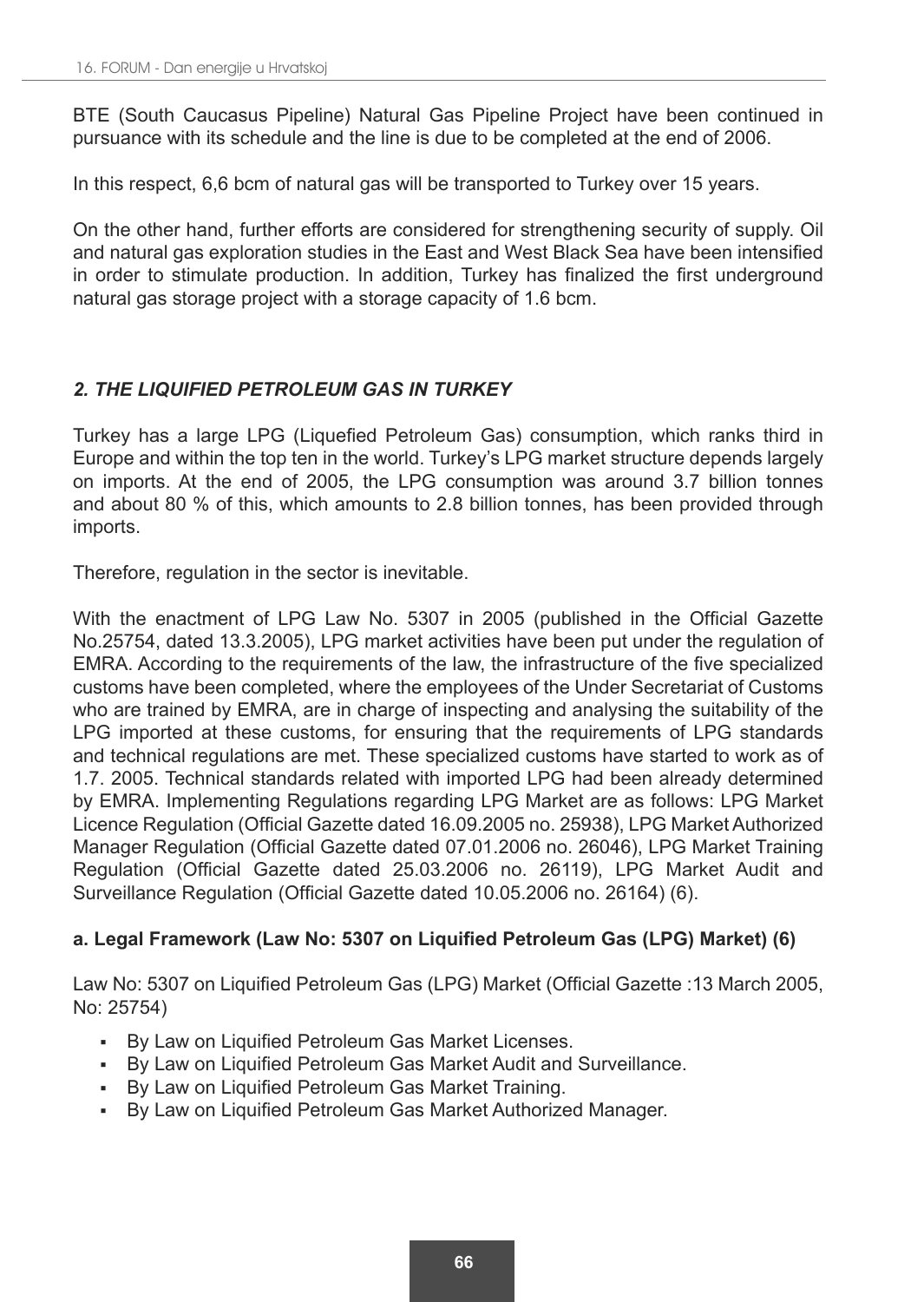## **b. The Objective of Law No: 5307 on Liquified Petroleum Gas (LPG) Market**

- Regulate the guidance,

 Surveillance and supervision activities in order to ensure the transparent, non –discriminatory and stable performance of market activities pertaining to delivery of petroleum supplied from domestic and foreign resources to consumers in a reliable, cost – effective manner within a competitive environment.

### c. The Scope of Law No: 5307 on Liquified Petroleum Gas (LPG) Market

- Distribution, transportation, storage, trade of LPG.
- Right and obligations of all real and legal persons relating to these activities.

## d. The Definitions in Law No: 5307 on Liquified Petroleum Gas (LPG) Market

- License Holders: Real and legal persons (except for LPG in cylinders).
- Distribution undertaken:
	- distribute LPG
	- may perform storage, filling and transportation activities
- **Distribution:** 
	- supply activities of LPG
	- all the sales to cylinder users, autogas users, bulk LPG users and vendors.
	- Market activities : import, export, storage, transportation, distribution vendor activity of liquefied petroleum gas.

### **e. The Principles of Licenses**

- It is obligatory to obtain a license in order to perform,
	- **distribution.**
	- transportation,
	- autogas vendoring activities (except bottled LPG vendors),
	- Storage,
	- manufacturing of LPG cylinders, filling, examining, repairing,
	- establishing and operating facilities for aforesaid activities.
- In granting licenses,
	- $\bullet$  the technology,
	- quality,
	- safety,
	- sustainability of the enterprise and service shall be taken into account with respect to market entry.
- The Authority shall be authorized to enact regulations,
	- $\bullet$  the scope of the activities and  $-$  or operations requiring licenses,
	- the right and liabilities as per the license,
	- limitations on activities within the scope of the license,
	- determinations of special terms and conditions regarding the performance of the activity.
- Procedures and principles pertaining to licenses shall be regulated by the regulations to be issued by the Authority.
	- Procedures for application, evaluation and granting of licenses,
	- Classification terms for licenses.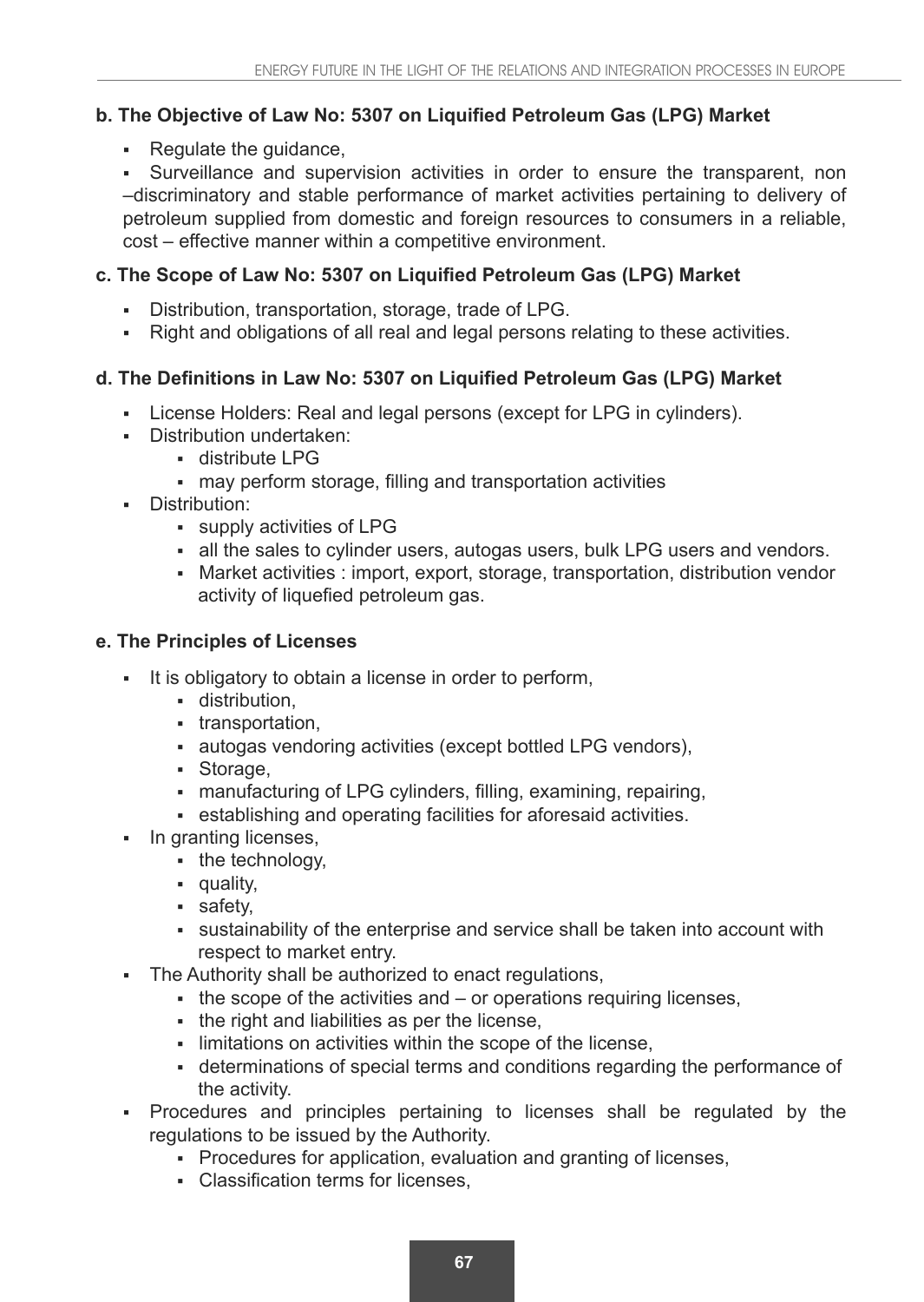- **Processes for class changes in licenses,**
- Minimum qualifications.
- Necessary records and notification liabilities.
- Sub-titles of activities and their definitions.
- Consumer's rights,
- Subjects to be included in the license,
- Guidance, surveillance, audit and related issues of the market activities.

### **f. Basic rights and Liabilities of Licensees**

- Rights,
	- The license shall convey the rights to the holder to perform activities
	- **included in the license and enter into commitments.**
- Import in specialized customs,
	- Refinery holders,
	- **Distributor license holders.**
- Liabilities
	- Act in accordance with the commercial and technical legislation,
	- Take necessary measures to prevent environmental risks,
	- Notify all related condition to public authorities,
	- Compensate any loss or damage,
	- Notify information,
	- Employ a responsible manager at filling stations and autogas stations,
	- Supply LPG in accordance with the technical satandards,
	- Employ certificated personnel,
	- Non discrimination.

### **g. Production and Distribution of LPG**

- Production: Refinery License Holders (According to Petroleum Market Law)
- **-** Distribution:
	- Distribution License Holders may sell
		- bulk LPG to end-user,
		- bottled LPG to end-users,
		- autogas LPG to vehicle,
		- bulk LPG to other distributor license holders
	- Distributor License Holders
		- transport LPG,
		- $\bullet$  fill LPG,
		- **storage LPG,**
	- Distribution License Holders shall have
		- **storage facilities,**
		- filling stations,
		- LPG bottled.
		- At least 20 times more amount of LPG in their storage than their average daily supply
	- Restriction of 45 % market share for "Distributor License Holders"
	- If the distributor license owner has only one filling and storage facility, it shall distribute LPG autogas within its own and neighbour provinces where the facility exists.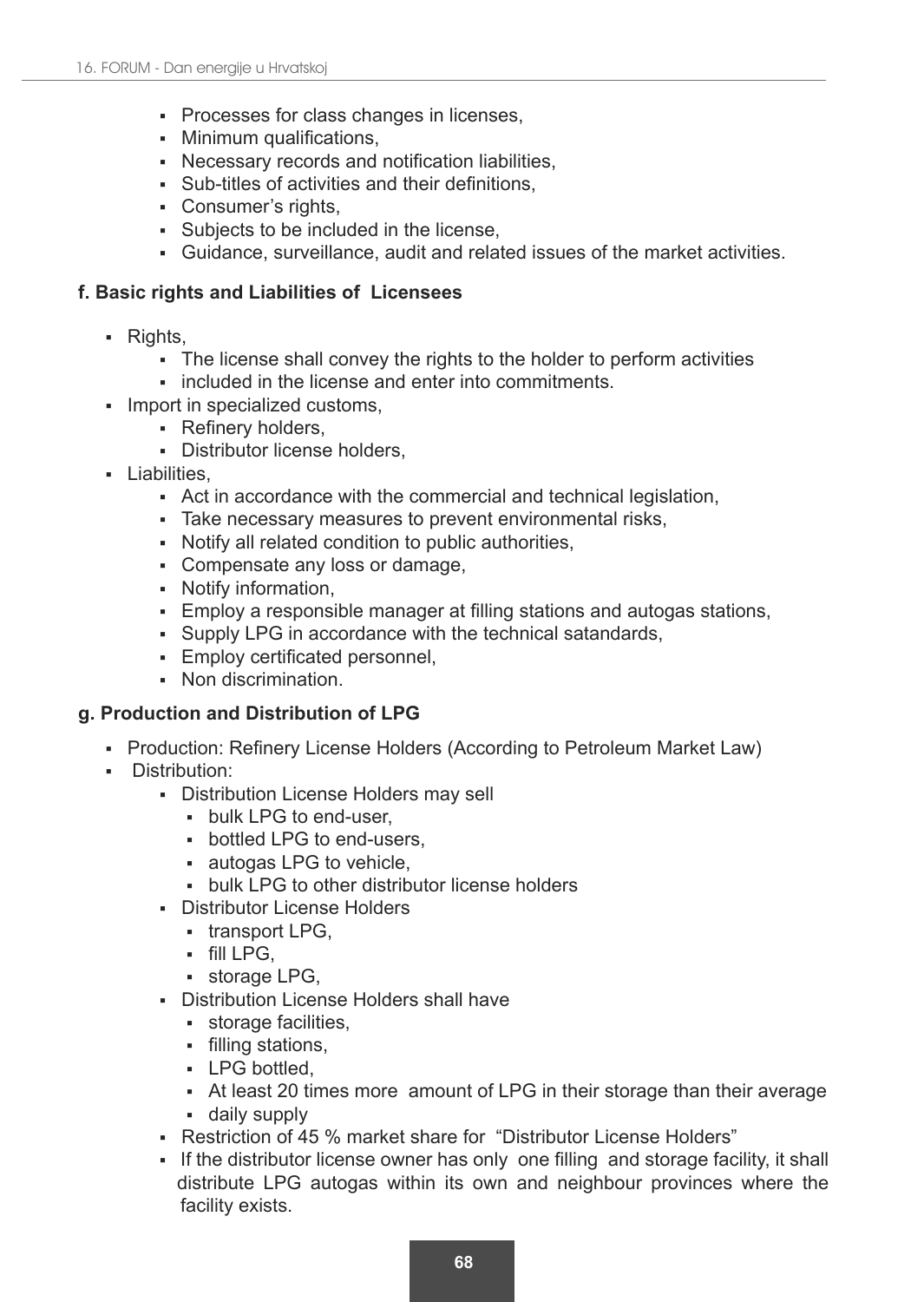### **h. Transportation, Storage, Filling, Bottle Manufacturing, Bottle Inspection, Repair and Maintenance of LPG.**

 The Authority determines the assessment criteria for the licenses, which will be granted for the performance of transportation, storage and filling activities of bulk LPG, autogas LPG, and also determines the technical and financial provisions that necessitate the grant of the license.

## **i. Autogas LPG Vendors**

- Autogas LPG Vendors are liable;
	- to sign contract with only one distributor,
	- to obtain the others necessary licenses.
	- to supply LPG to the vehicle,
	- not to fill or sell LPG cylinders at autogas stations,
	- to place the trademark and logo of the distributor,
	- to employ an "Authorized Manager" at the station.

## **j. Bottled LPG Vendors**

- Bottled LPG vendors are not subject to a license but they are liable,
	- to act in accordance with the standards.
	- to obtain a permit, authorization and documents from the relevant public organizations and institutions.
	- to keep the LPG cylinders with trademark or logo of their distributor.

## **k. Bulk LPG Users**

- Bulk LPG users shall supply LPG only from the distributor license holders.
- Consumers shall not use LPG that they have bought for their facilities or residential units other than its intended purposes.

## **l. Pricing of LPG**

- shall be constituted in free market conditions.
- . shall be notified to the Authority as ceiling prices.

EMRA is authorized to determine base and/or ceiling price in emergency situation.

## **m. Coordination with Other Institutions**

 The representative of the Authority shall take part in standard preparatory studies to be carried out by the Turkish Standards Institution regarding LPG market activities. The Turkish standards regarding LPG market activities can be enforced as compulsory by EMRA' s approval.

## **n. Information Gathering, Records, Audit and Notification**

notification liabilities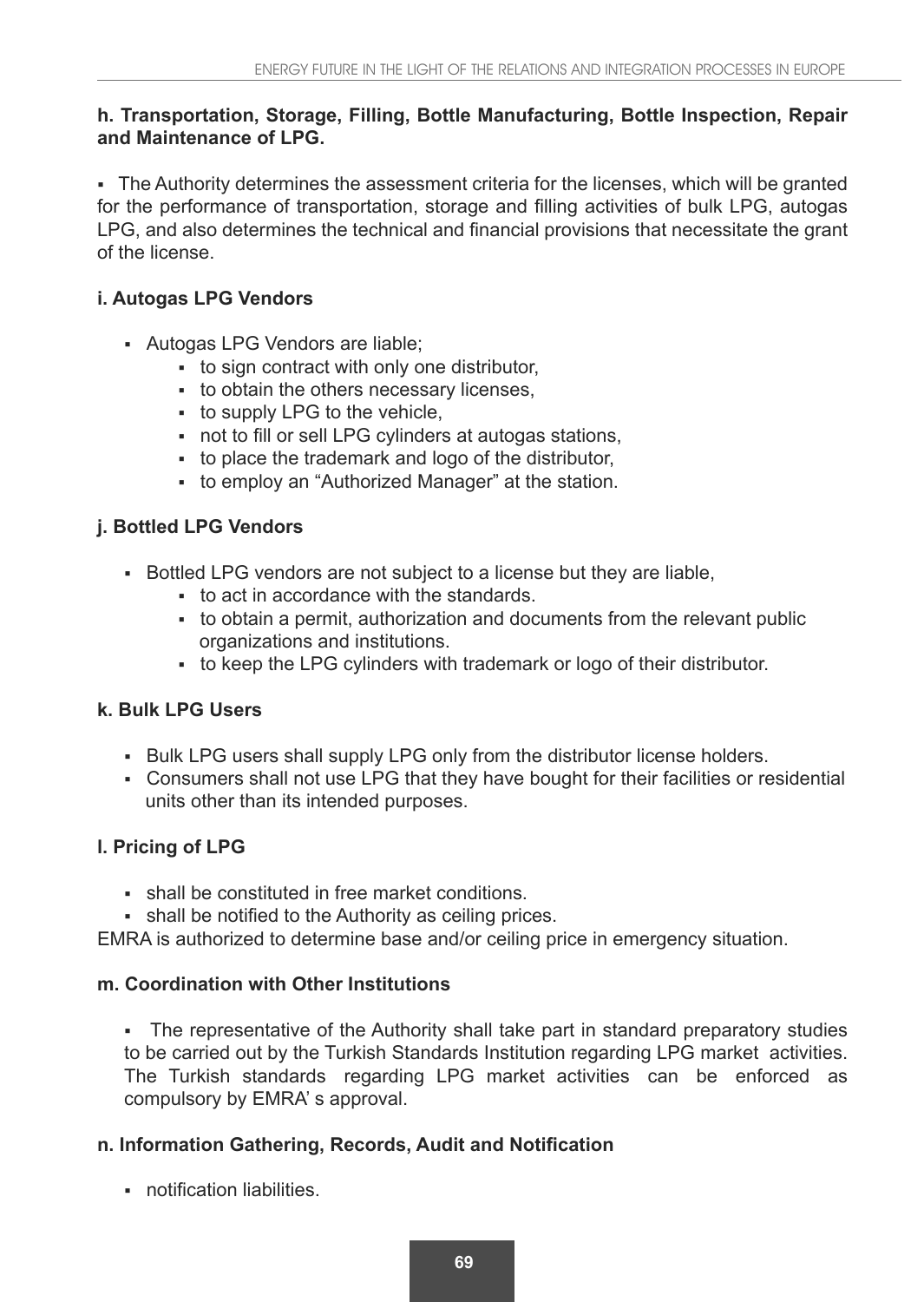- specific procedures and principles regarding the preparation of documents and the record keeping system of the licensees.
- The Authority can request any information it deems necessary during the performance of its duties from public institutions real and legal persons.
- Market activities shall be audited by,
	- Authority' s personnel,
	- way of service procurement from public institutions and organizations and private auditing organizations.

#### **o. Insurance**

It is compulsory to get insurance for the activities carried out within the scope of a license.

### **p. Authorized Manager**

- Employment of an authorized manager at filling stations and autogas stations.

### **r. Training**

Trained personel shall be employed in sector.

### **s. Administrative Fines**

EMRA to impose the sanctions/penalties in cases of breach of legistlation.

## **t. Sanctions**

- Market activities shall be temporarily suspended for not less than 30 and not more than 180 days.
- **Annulment of licenses.**

## **u. Preliminary Inquiry, Investigation and Right to Legal Action**

- Board shall decide directly to carry out an investigation,
- on its own initiative.
- upon a notification or complaint.

## **v. The LPG Sector In Turkey**

Despite significant improvement in the economy during 2005, the LPG market continued to contract in Turkey. The reasons for this situation were; the economic crises experienced in 2001-2002, illegal usage of electricity, the widespread use of natural gas and the increase in LPG prices which came about as a result of high tax rates. While total LPG consumption in Turkey was  $3.6$  million tons in 2003, this figure rose  $4.6\%$  in 2004, to  $3.8$  million tons.